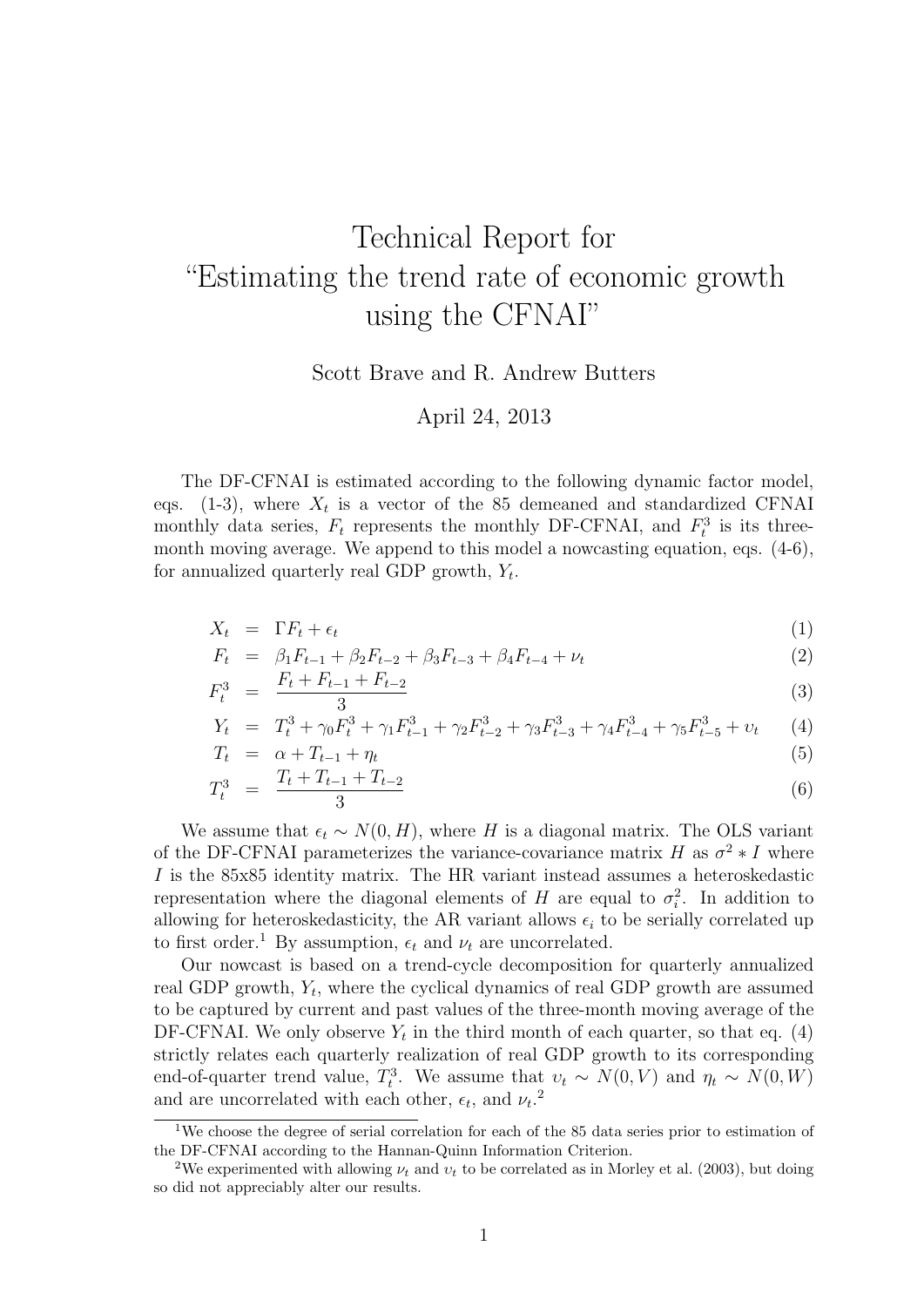| $\left[\begin{array}{c} X_t \\ Y_t \end{array}\right] = \left[\begin{array}{cccc} \Gamma & 0 & 0 & 0 \\ 0 & 0 & 0 & 0 \end{array}\right]$<br>$\frac{0}{\gamma_0}$                                                                                                                                                                                                                                                                                                                                                                                                                            | $\left[\begin{array}{c} 0 \\ 1 \end{array}\right]$<br>$\boldsymbol{0}$<br>$\begin{array}{c} 0 \\ \gamma_5 \end{array}$<br>$\begin{array}{c} 0 \\ 0 \end{array}$<br>$\theta$<br>$\boldsymbol{0}$<br>$\begin{array}{c} 0 \\ 0 \end{array}$<br>$\boldsymbol{0}$<br>$\overline{0}$<br>$\gamma_1$<br>$\gamma_3$<br>$\gamma_4$<br>$\overline{0}$<br>$\gamma_2$                                                                                                                                                                                                                                                                                                                                                                                                                                                                                                                                                                                                                                                                                                                                                                                                                                                                                                                                                                                                                                                                                                                                                                                                                                                                                                                                                                                                                                                                                                                                                                                                                                                                                                                                                                                                                                                                                                                                                                                                                        | $\left[ \begin{array}{c} F_t \ F_{t-1} \ F_{t-2} \ F_{t-3} \ F_{t}^3 \ F_{t-1}^3 \ F_{t-2}^3 \ F_{t-3}^3 \ F_{t-3}^3 \ F_{t-4}^3 \ F_{t-5}^3 \ T_{t} \ T_{t-1} \ T_{t-2} \ T_{t}^3 \end{array} \right]$                                                                                                                                                                                                                                                                                                                                                                                     |
|----------------------------------------------------------------------------------------------------------------------------------------------------------------------------------------------------------------------------------------------------------------------------------------------------------------------------------------------------------------------------------------------------------------------------------------------------------------------------------------------------------------------------------------------------------------------------------------------|---------------------------------------------------------------------------------------------------------------------------------------------------------------------------------------------------------------------------------------------------------------------------------------------------------------------------------------------------------------------------------------------------------------------------------------------------------------------------------------------------------------------------------------------------------------------------------------------------------------------------------------------------------------------------------------------------------------------------------------------------------------------------------------------------------------------------------------------------------------------------------------------------------------------------------------------------------------------------------------------------------------------------------------------------------------------------------------------------------------------------------------------------------------------------------------------------------------------------------------------------------------------------------------------------------------------------------------------------------------------------------------------------------------------------------------------------------------------------------------------------------------------------------------------------------------------------------------------------------------------------------------------------------------------------------------------------------------------------------------------------------------------------------------------------------------------------------------------------------------------------------------------------------------------------------------------------------------------------------------------------------------------------------------------------------------------------------------------------------------------------------------------------------------------------------------------------------------------------------------------------------------------------------------------------------------------------------------------------------------------------------|---------------------------------------------------------------------------------------------------------------------------------------------------------------------------------------------------------------------------------------------------------------------------------------------------------------------------------------------------------------------------------------------------------------------------------------------------------------------------------------------------------------------------------------------------------------------------------------------|
| $\begin{array}{c} \begin{array}{c} F_t \\ F_{t-1} \\ F_{t-2} \\ F_{t-3} \\ F_{t}^3 \\ F_{t-1}^3 \\ F_{t-2}^3 \\ F_{t-2}^3 \\ F_{t-3}^3 \\ F_{t-4}^3 \\ F_{t-5}^3 \\ T_t \\ T_t \\ T_{t-1} \\ T_{t-2} \\ T_t^3 \end{array} = \begin{array}{c} \begin{array}{c} 0 \\ 0 \\ 0 \\ 0 \\ 0 \\ 0 \\ 0 \\ 0 \\ T_t \\ 0 \\ T_t \\ 0 \\ 0 \\ 0 \\ 0 \\ 0 \\ \end{array} \end{array}$<br>$\beta_1$<br>$\begin{bmatrix} \n\mu_1 & 1 \\ 1 & 0 \\ 0 & \frac{\beta_1 + 1}{3} \\ 0 & 0 \\ 0 & 0 \\ 0 & 0\n\end{bmatrix}$<br>$\boldsymbol{0}$<br>$\begin{array}{c} 0 \\ 0 \\ 0 \end{array}$<br>$\overline{0}$ | $\beta_4$<br>$\beta_2$<br>$\beta_3$<br>$\overline{0}$<br>$\theta$<br>$\theta$<br>$\theta$<br>$\theta$<br>$\theta$<br>$\theta$<br>$\theta$<br>$\begin{pmatrix} 0 \\ 0 \\ 1 \\ \frac{\beta_2+1}{3} \\ 0 \end{pmatrix}$<br>$\boldsymbol{0}$<br>$\boldsymbol{0}$<br>$\overline{0}$<br>$\theta$<br>$\theta$<br>$\theta$<br>$\theta$<br>$\boldsymbol{0}$<br>$\boldsymbol{0}$<br>$\theta$<br>$\begin{array}{c} 0 \\ 1 \end{array}$<br>$\boldsymbol{0}$<br>$\theta$<br>$\overline{0}$<br>$\theta$<br>$\boldsymbol{0}$<br>$\boldsymbol{0}$<br>$\theta$<br>$\theta$<br>$\theta$<br>$\boldsymbol{0}$<br>$\theta$<br>$\theta$<br>$\overline{0}$<br>$\theta$<br>$\theta$<br>$\theta$<br>$\theta$<br>$\theta$<br>$\frac{\beta_3}{3}$ ()<br>$\frac{\beta_4}{3}$<br>$\theta$<br>$\theta$<br>$\theta$<br>$\theta$<br>$\theta$<br>$\theta$<br>$\theta$<br>$\theta$<br>$\mathbf{1}$<br>$\overline{0}$<br>$\theta$<br>$\theta$<br>$\theta$<br>$\theta$<br>$\theta$<br>$\theta$<br>$\theta$<br>$\overline{0}$<br>$\boldsymbol{0}$<br>$\overline{0}$<br>$\mathbf 1$<br>$\overline{0}$<br>$\boldsymbol{0}$<br>$\overline{0}$<br>$\theta$<br>$\theta$<br>$\theta$<br>$\theta$<br>$\boldsymbol{0}$<br>$\boldsymbol{0}$<br>$\boldsymbol{0}$<br>$\theta$<br>$\theta$<br>$\boldsymbol{0}$<br>$\theta$<br>1<br>$\theta$<br>$\overline{0}$<br>$\theta$<br>$\boldsymbol{0}$<br>$\boldsymbol{0}$<br>$\theta$<br>$\theta$<br>$\mathbf{1}$<br>$\theta$<br>$\theta$<br>$\overline{0}$<br>$\boldsymbol{0}$<br>$\overline{0}$<br>$\theta$<br>$\boldsymbol{0}$<br>$\boldsymbol{0}$<br>$\theta$<br>$\theta$<br>$\mathbf{1}$<br>$\overline{0}$<br>$\theta$<br>$\theta$<br>$\overline{0}$<br>$\theta$<br>$\theta$<br>$\theta$<br>$\boldsymbol{0}$<br>$\theta$<br>$\theta$<br>$\theta$<br>$\theta$<br>$\mathbf{1}$<br>$\theta$<br>$\overline{0}$<br>$\theta$<br>$\theta$<br>$\boldsymbol{0}$<br>$\boldsymbol{0}$<br>$\overline{0}$<br>$\mathbf 1$<br>$\overline{0}$<br>$\theta$<br>$\theta$<br>$\boldsymbol{0}$<br>$\overline{0}$<br>$\theta$<br>$\overline{0}$<br>$\theta$<br>$\boldsymbol{0}$<br>$\overline{0}$<br>$\overline{0}$<br>$\mathbf{1}$<br>$\overline{0}$<br>$\theta$<br>$\theta$<br>$\theta$<br>$\theta$<br>$\theta$<br>$\frac{2}{3}$<br>$\frac{1}{3}$<br>$\overline{0}$<br>$\overline{0}$<br>$\overline{0}$<br>$\theta$<br>$\overline{0}$<br>$\theta$<br>$\overline{0}$<br>$\overline{0}$<br>$\overline{0}$ | $\theta$<br>$\begin{array}{l} F_{t-1} \\ F_{t-2} \\ F_{t-3} \\ F_{t-4} \\ F_{t-1}^3 \\ F_{t-2}^3 \\ F_{t-3}^3 \\ F_{t-4}^3 \\ F_{t-5}^3 \\ F_{t-1}^2 \\ T_{t-2} \\ T_{t-3} \\ T_{t-1}^3 \end{array}$<br>O<br>$\theta$<br>$\theta$<br>$\theta$<br>$\theta$<br>$\theta$<br>$\overline{0}$<br>$\theta$<br>$\overline{0}$<br>$\theta$<br>$\theta$<br>$\overline{0}$<br>$\overline{0}$<br>$\theta$<br>$\theta$<br>$\theta$<br>$\theta$<br>$\overline{0}$<br>$\overline{0}$<br>$\theta$<br>$\overline{0}$<br>$\theta$<br>$\theta$<br>$\theta$<br>$\theta$<br>$\boldsymbol{0}$<br>$\boldsymbol{0}$ |
|                                                                                                                                                                                                                                                                                                                                                                                                                                                                                                                                                                                              | $\left[\begin{array}{cc} 1 & 0 \\ 0 & 0 \end{array}\right]$<br>$\boldsymbol{0}$<br>$\boldsymbol{0}$<br>$\begin{smallmatrix} 0\\ \frac{1}{3}\\ 0\\ 0\\ 0 \end{smallmatrix}$<br>$\boldsymbol{0}$<br>$\begin{matrix} 0 \\ 0 \end{matrix}$<br>$\begin{array}{c} 0 \\ 0 \\ 0 \\ 0 \\ 1 \\ 0 \\ 0 \end{array}$<br>$\left[ \begin{array}{c} \nu_t \\ \eta_t \end{array} \right].$<br>$\begin{array}{c} 0 \\ 0 \\ 0 \\ 0 \\ 0 \end{array}$<br>$\frac{1}{3}$<br>$\overline{0}$                                                                                                                                                                                                                                                                                                                                                                                                                                                                                                                                                                                                                                                                                                                                                                                                                                                                                                                                                                                                                                                                                                                                                                                                                                                                                                                                                                                                                                                                                                                                                                                                                                                                                                                                                                                                                                                                                                           |                                                                                                                                                                                                                                                                                                                                                                                                                                                                                                                                                                                             |

The state-space representation for the DF-CFNAI and nowcast is given by the following measurement and state equations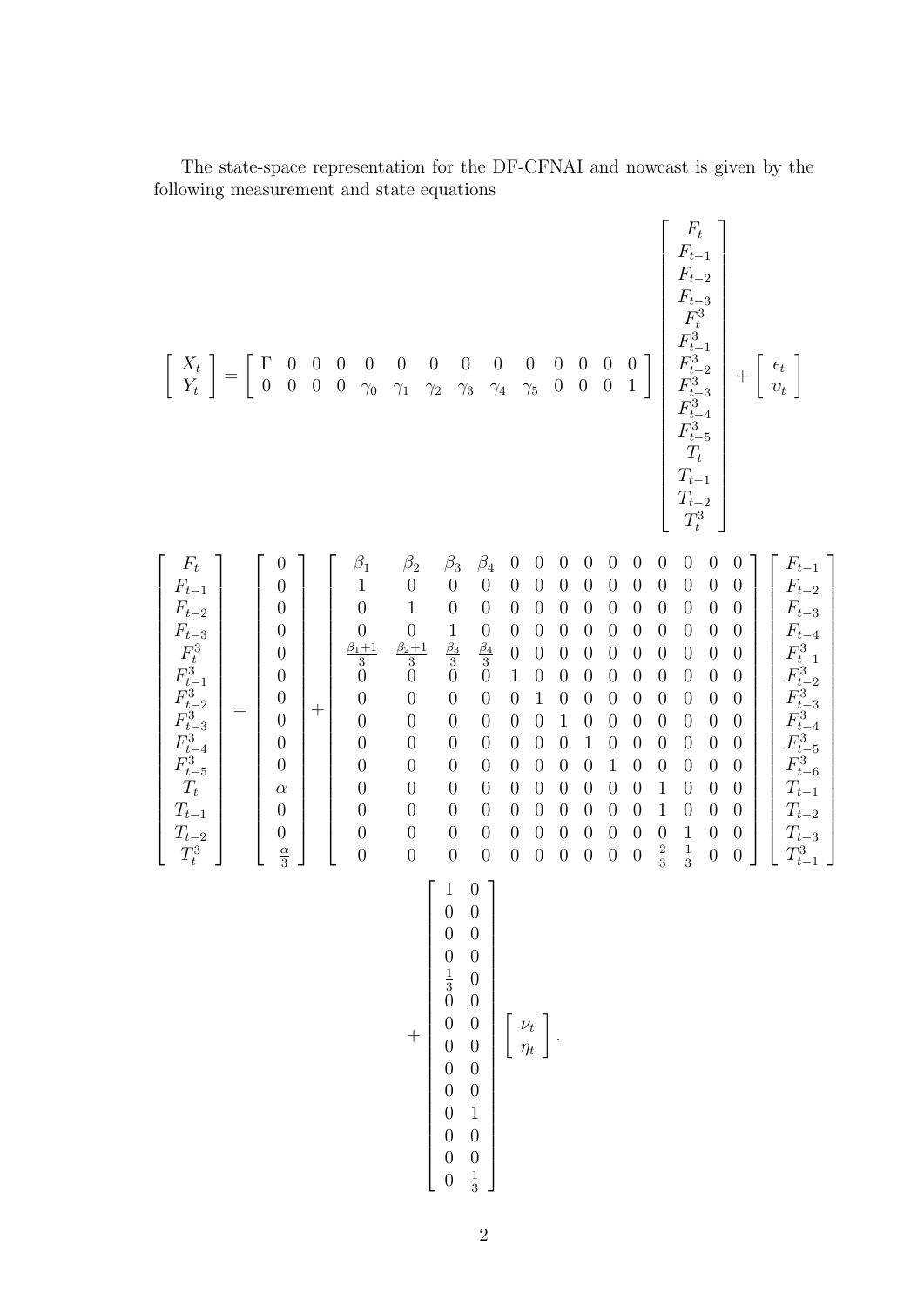The number of lags of  $F_t$  in eq. (2) and  $F_t^3$  in eq. (4) were chosen to minimize the root-mean squared error of the nowcast of real GDP growth from the first quarter of 1967 through the fourth quarter of 2012.

Notice that the trend component of quarterly real GDP growth,  $T_t^3$ , evolves as a "time-varying mean" and that the assumption of a unit root in eq. (5) introduces a nonstationary element into the state equation. Written in this way, we assume that changes in the monthly mean of real GDP growth,  $T_t$ , have a permanent component ( $\alpha$ ) and a transitory component  $(\eta_t)$ . Our quarterly time-varying mean,  $T_t^3$ , is then a weighted average of these two components. Identification of the transitory component of  $T_t^3$  is made possible by the fact that it is a weighted average of the  $\eta_t$ 's that span months within the quarter, whereas  $v_t$  is assumed to be serially uncorrelated.

The model is estimated using the expectations-maximization (EM) algorithm. The M-step in the algorithm consists of ordinary least squares estimation of the model's parameters, i.e.  $\Theta = {\{\Gamma, \beta, \gamma, \alpha, H, Q, V, W\}}$ . To initialize the algorithm, we use the time series for the CFNAI as the first estimate of  $F_t$  to run the linear regressions implied by eqs. (1-2) to obtain Γ and β. The variance-covariance matrix H then follows from the first linear regression, while we follow Doz et al.  $(2012)$  in fixing the scale of the latent factor by setting  $Q = I$ .

For the initial nowcast, we assume that  $E_t(T_t^3)$  is the constant in the linear regression of quarterly annualized real GDP growth on current and previous values of the CFNAI-MA3 implied by eq. (4). From this regression, we obtain our initial estimates of  $\gamma$  and W. We then initialize  $\alpha$  at zero and calibrate V according to the median unbiased estimation procedure described in Stock and Watson (1998) applied to a "local-level" unobserved components model for real GDP growth. At subsequent iterations,  $\alpha$  and V are then estimated by the linear regression implied by eq. (5) using estimates of  $T_t$ .

The E-step in the EM algorithm consists of using the Kalman filter and smoother to obtain new estimates of  $F_t$  and  $T_t$  given our initial estimates of the model's parameters and the data series  $X_t$  and  $Y_t$ . The Kalman filter requires that we specify the initial values for the mean and variance of  $F_t$  and  $T_t$ . To do so, we follow the procedure described in Harvey (1989), setting  $F_0 = 0$  and  $T_0^3 = Y_0$  in the first quarter of 1965 and giving them both a large variance. The impact of this initialization dies out slowly over time; and for this reason, we do not consider estimates in the two year period prior to 1967.

This process is then repeated until the likelihood function computed in the E-step becomes stable, using the estimates of  $F_t$  and  $T_t$  from the E-step in the next M-step and taking into account the additional uncertainty associated with using generated regressors in the linear regressions.<sup>3</sup> The algorithm requires only a few iterations, as it begins its search for a local maximum in a neighborhood of the parameter space associated with the initial consistent estimates of the parameters identified with the CFNAI and the median unbiased estimate of the variance of the time-varying mean.

<sup>&</sup>lt;sup>3</sup>The likelihood function is similar to that derived in the appendix to Brave and Butters (2012). However, allowing for serially correlated  $\epsilon_i$  requires a slight alteration as discussed in Jungbacker et al.  $(2011)$ . Our stability criterion for the likelihood function where k references the iteration is  $|\log L(k) - \log L(k-1)/((\log L(k) + \log L(k-1))/2)| < 10^{-4}$ .